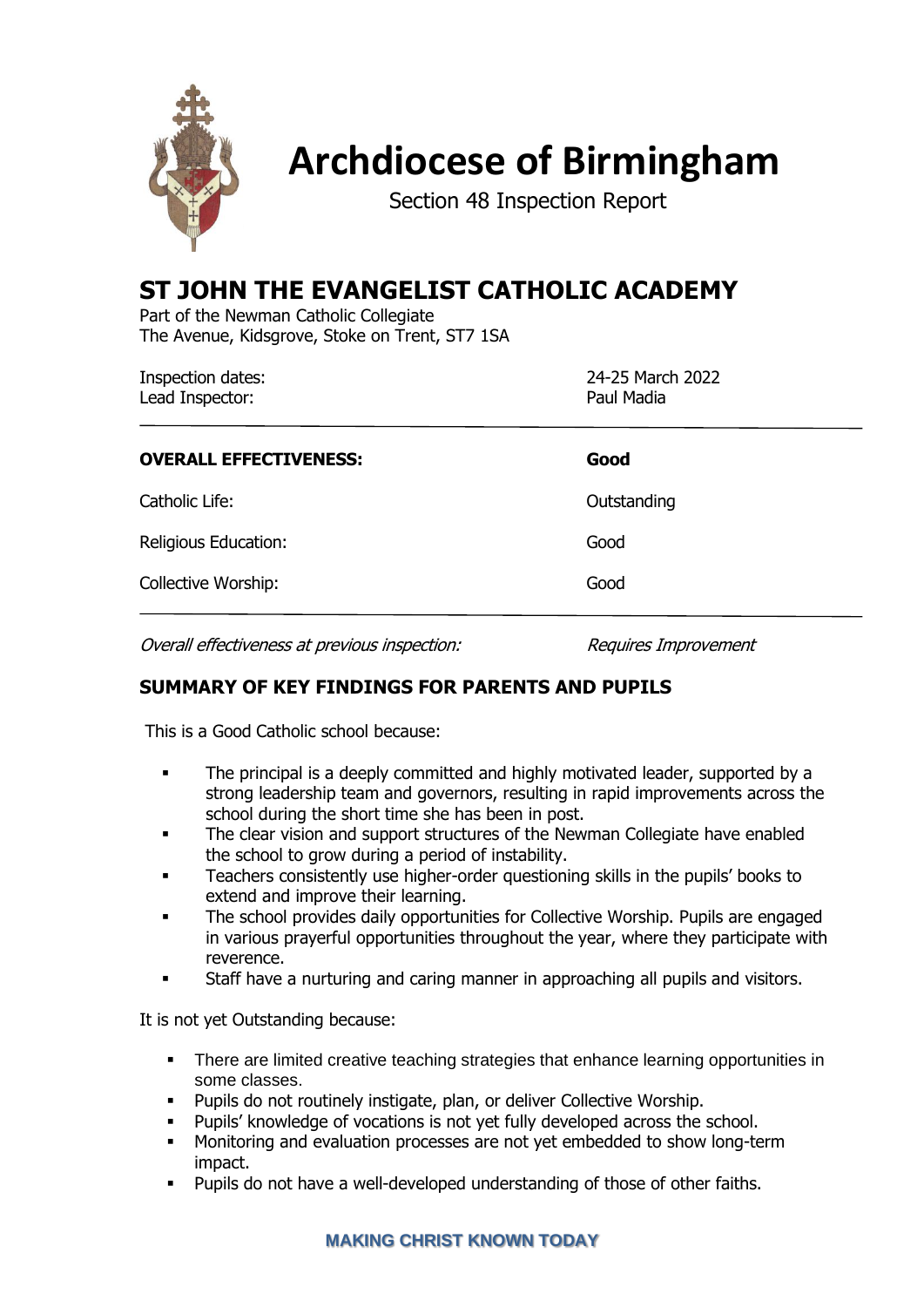#### **FULL REPORT**

#### **What does the school need to do to improve further?**

- Develop a range of strategies to enhance learning opportunities through dance, art, drama and thinking skills to form the foundation to develop higher-order learning outcomes.
- Provide regular opportunities for pupils to instigate, plan, and deliver Collective Worship, using a wide variety of styles.
- **EXEDENT IMPROVE pupil knowledge of vocation as a calling from God and mission to spread** the Good News.
- Ensure that monitoring and evaluation processes are embedded to show long-term impact.
- Deepen pupils' understanding of those of other faiths.

### **THE CATHOLIC LIFE OF THE SCHOOL**

| The quality of the Catholic Life of the school                                                                    | Outstanding |
|-------------------------------------------------------------------------------------------------------------------|-------------|
| The extent to which pupils contribute to and benefit from the<br>Catholic Life of the school                      | Good        |
| The quality of provision for the Catholic Life of the school                                                      | Outstanding |
| How well leaders and governors promote, monitor, and<br>evaluate the provision of the Catholic Life of the school | Outstanding |

#### **CL1 The extent to which pupils contribute to and benefit from the Catholic Life of the school**

#### **CL2 The quality of provision for the Catholic Life of the school**

- Pupils have a good understanding of the school's mission, 'Growing and learning together in Christ', and can talk confidently about it and how it relates to their lives. Their understanding of the school's motto, 'Lord be thy Word, my rule', is less clear and needs to be developed.
- Pupils are incredibly respectful of each other, evidenced in the excellent behaviour seen around the school. They are very supportive of each other and other adults across the school. The behaviours for learning are strong across all classes, and the pupils' manners are impeccable.
- There is a strong involvement of the pupils in caring for others, as seen by the work of the mini vinnies who attend regular meetings and fundraise for many charities, such as Caritas and CAFOD. Consequently, pupils are confident in demonstrating how the Catholic faith helps make a difference in the local community.
- **•** The parish priest is an active member of the school community, building a strong liaison between school and parish. Pupils, staff, and governors hold him in high regard.
- There is a strong link with the parish through gardening. The parishioners develop and nurture the garden and prayer areas as well as the children's faith. The stewardship of our world is a prominent feature of school life, with all pupils actively involved.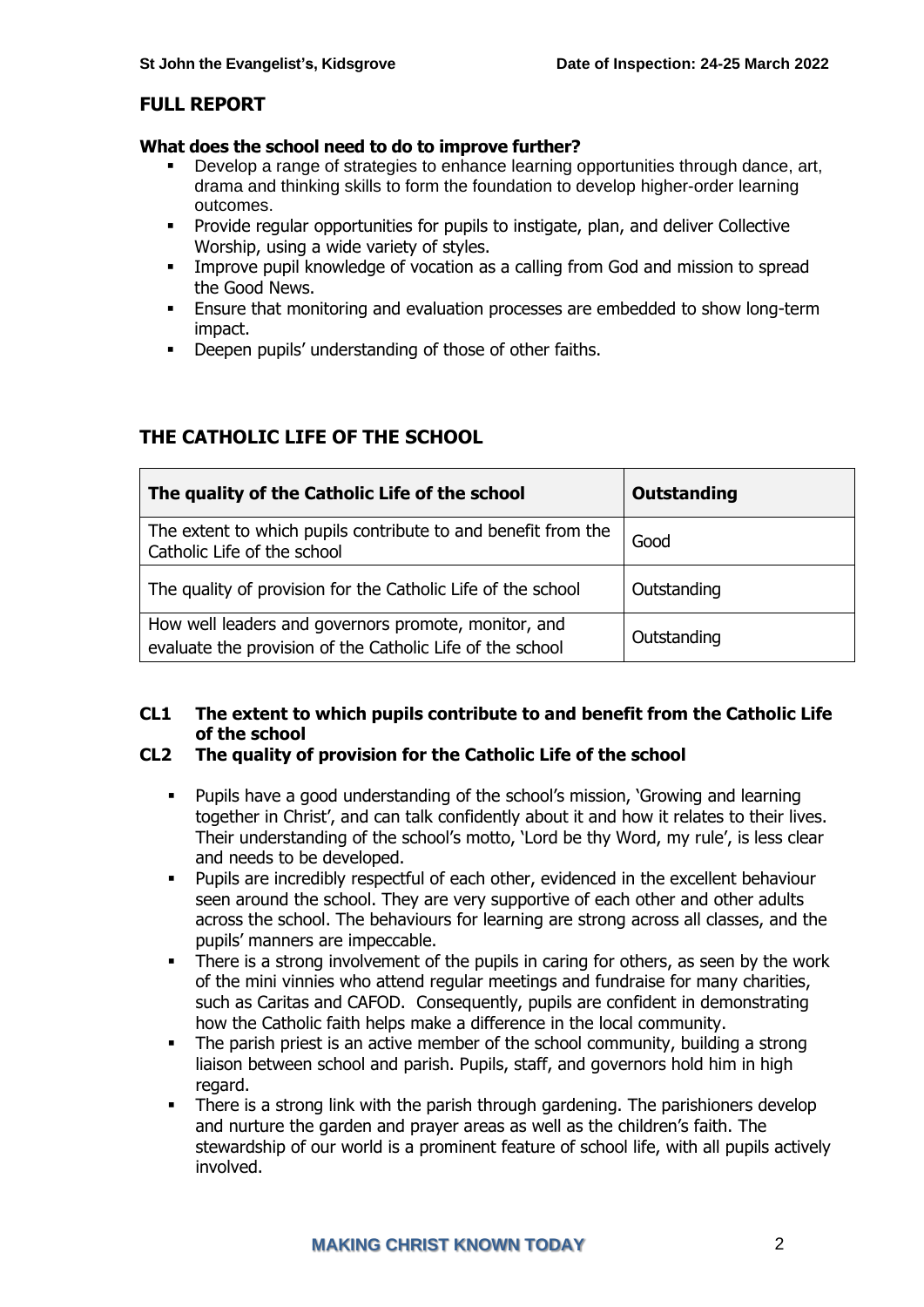- The school nurtures the pupils in its care and puts the children's needs first. All staff take time to listen to the pupils, ensuring that they are happy, confident, and secure in their spiritual, physical, and emotional growth.
- Pupils acknowledge St John the Evangelist; however, they need to embed and develop their understanding of the life of their patron.
- Class saints are displayed across the school; however, pupils are unclear about their class saint, their mission, and how it affects their own lives.
- Vocation has been introduced to various classes, and pupils' understanding of this is developing. Covid has not allowed visitors to the school to promote vocational development, but this will be addressed soon through a vocation week.
- There has been excellent continuing professional development (CPD) offered to new teachers from the archdiocese and the collegiate, which has enabled rapid improvement in teaching and learning.
- **•** The staff work together to improve outcomes for all pupils, and the leadership team is motivational in enabling rapid improvement.
- **•** The excellent practice in Year 4 and Year 3 now needs to be shared amongst all staff so that all year groups can develop creative thinking skills and arts.
- The school is a prayerful community, with prayer forming a central part of the school day through briefings, mission, traditional prayers, and reflections. Pupils need to be exposed to the full range of different traditional prayers of the Church.
- **•** The school environment reflects its mission and identity through obvious signs of Catholic character. Each classroom has attractive and informative displays, and prayer focuses, reflecting the times and seasons of the liturgical calendar.
- **•** There is a strong sense of community and support for all staff, pupils, and governors working for the common good.
- Behaviour in school is outstanding. Pupils move around the school with respect and care for others, demonstrating kindness, politeness, and care.
- Staff are good role models to the pupils, which is reflected in the classroom.
- Catholic social teaching (CST) is influential within the school, and pupils and staff were able to articulate this, commenting, 'It is for the common good; it is crossgenerational respect for people and the environment around you.' This is further supported by the work of the CST group selling the plants they had grown on the school grounds and litter picking across the school site.
- The school's broader curriculum supports pupils in applying their understanding of the Gospels to the world they live in.
- Pupils are involved in evaluating the school's Catholic Life, though this needs further development.
- The Mini Vinnies work together to promote their faith in the community and think of others through their charity drive.
- **•** The spiritual and moral development of staff is strong. The senior leadership team cares about their staff, and all the staff feel valued by them. The staff desire an opportunity to nourish their spiritual development by attending a planned retreat.
- Relationships, sex, and health education (RSHE) is taught within the context of the Catholic Church through TenTen's programme, 'Live Life to the Full'. Resources effectively promote an understanding of relationships, health, and sex education from a Catholic perspective.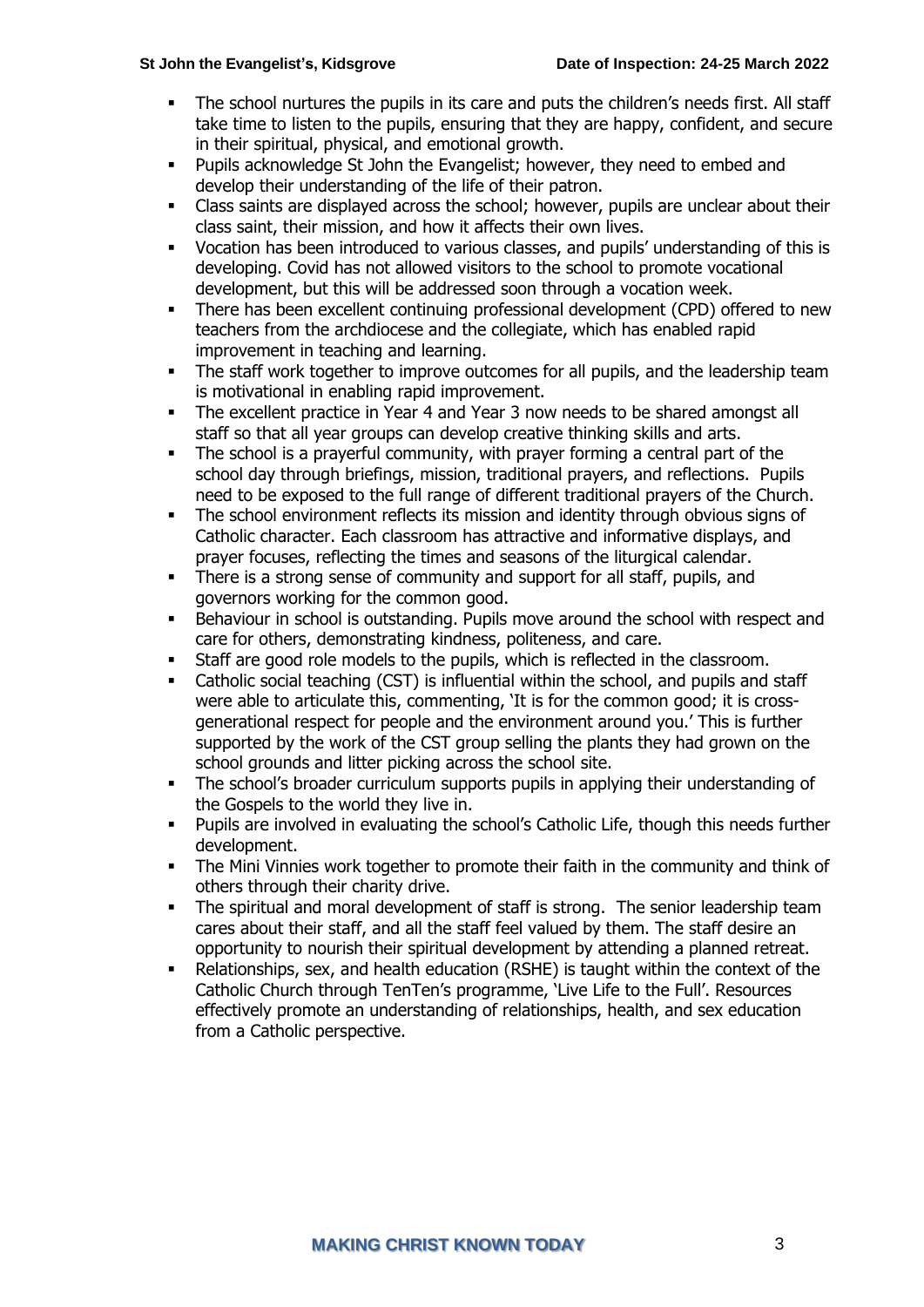#### **CL3 How well leaders and governors promote, monitor, and evaluate the provision of the Catholic Life of the school**

- The strength of the Catholic Life of the school is a testament to the commitment of the principal, Religious Education subject leaders and governors, who all have a clear and ambitious vision for the school and the drive and commitment to realise it.
- The governance structure is a considerable strength in quality assuring the Catholic Life of the school. St John the Evangelist's has been on a long journey, and the principal has stabilised the school through her commitment to her faith and her generosity of spirit.
- The Newman Collegiate is a family of schools with a deep-rooted sense of vocation and calling. The accuracy, rigour, and consistency of monitoring and evaluation are real strengths and show deep forensic analysis. Strategic plans are robust and demonstrate a clear pathway for improvement.
- The leadership team is committed to the Church's mission and live out the Gospel. As a result of placing mission at the heart of all they do, leaders are quick to celebrate the many successes within the Catholic Life of the school. They rapidly identify areas they wish to develop, supported with well-targeted and effective action plans.
- Governors and directors are actively involved in the school and challenge the principal to achieve high expectations, resulting in an outstanding ambition to be the best they can be.
- The governors support the mission of the Church; their caring ethos is driven by energy and dedication.
- The school's self-evaluation is exceptionally detailed and accurate, rooted in shared ownership by leaders and governors to effectively monitor and evaluate the Catholic Life of the school.
- **•** The induction of new staff is highly comprehensive, focusing on Catholic Life being integral to the development of all the staff when they join the school.
- Due to the pandemic, the engagement of parents and the wider community has been limited. However, the school developed ways to ensure the Catholic Life of the school was of high priority through remote mission assemblies and school Masses.
- Parents speak highly of the school and are very happy with the provision. Parents commented that 'The school has a good ethos,' and 'All staff are always helpful and supportive.' Parents value the pastoral, moral and spiritual guidance that their children receive.
- The chair of governors, who is also the Catholic Life link governor, enthusiastically promotes the Catholic Life of the school. She has actively taken part in the school's self-evaluation and has a secure understanding of its strengths and weaknesses.
- **EXECTE 20 FEE ADDER** Leaders and governors ensure that the school responds well to diocesan policies and initiatives. They promote the archbishop's vision for the diocese throughout the school.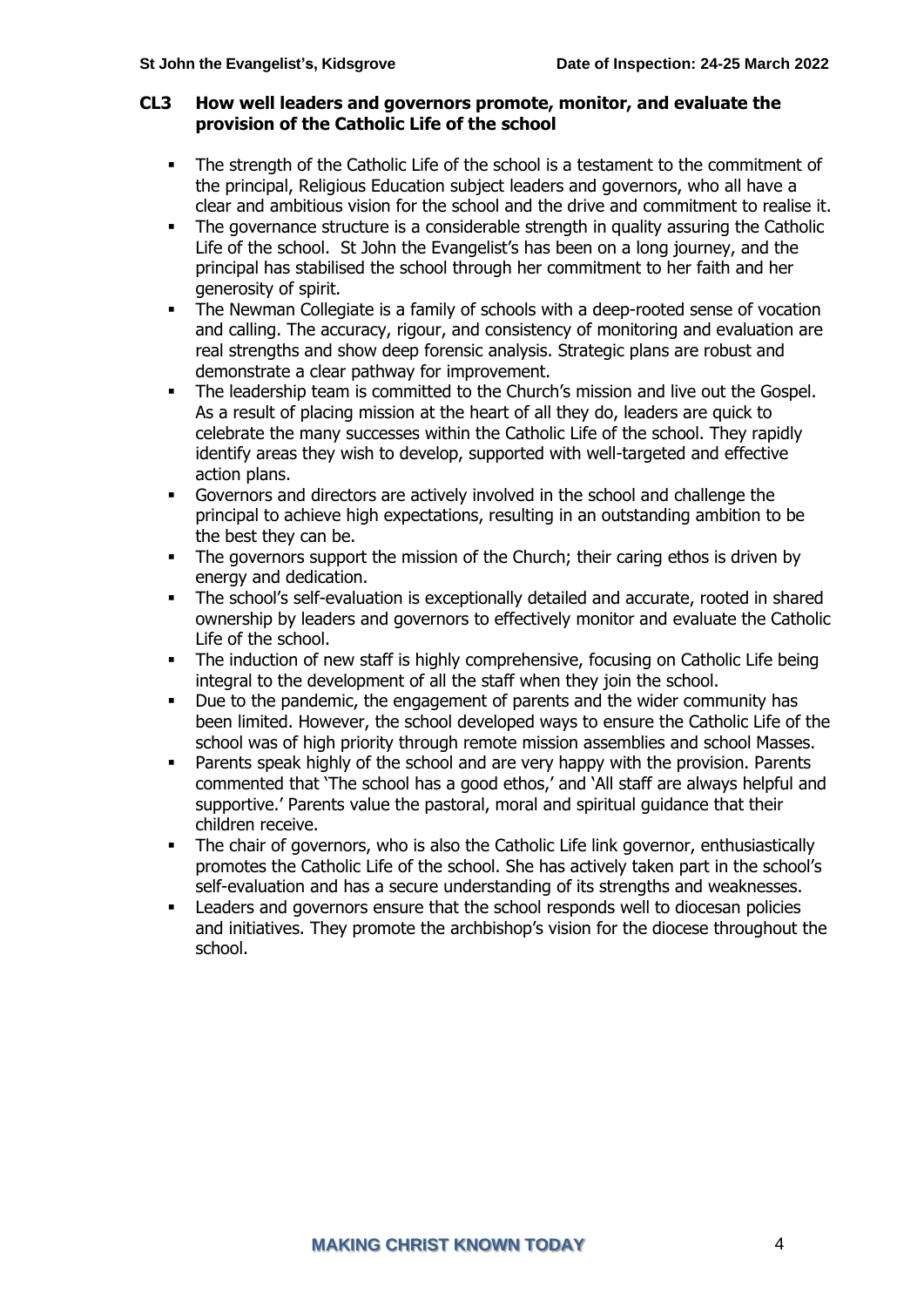#### **RELIGIOUS EDUCATION**

| The quality of Religious Education                                                                     | Good |
|--------------------------------------------------------------------------------------------------------|------|
| How well pupils achieve and enjoy their learning in Religious<br>Education                             | Good |
| The quality of teaching, learning and assessment in Religious<br>Education                             | Good |
| How well leaders and governors promote, monitor, and<br>evaluate the provision for Religious Education | Good |

#### **RE1 How well pupils achieve and enjoy their learning in Religious Education RE2 The quality of teaching, learning and assessment in Religious Education**

- Pupils, from varied starting points, make good progress in Religious Education. Many pupils start school with a low baseline knowledge of key religious facts, and teachers work well to ensure that most pupils meet expectations. During the inspection, pupils in Reception were seen drawing on prior knowledge of key artefacts used during Lent and building a prayer focus. The progress can be seen continuing in Key Stage 1 and Key Stage 2, where most pupils meet expectations for their age group.
- Standards in Religious Education are comparable with those in other core subjects.
- All groups of pupils make steady progress in Religious Education, including pupils from minority ethnics groups, disadvantaged pupils, and pupils for whom English is an additional language. Pupils with special education needs or disabilities (SEND) make steady progress; however, a more comprehensive range of activities and scaffolds is required to extend SEND pupils' learning.
- Pupils are engaged and motivated in most Religious Education lessons. This is because teachers plan creative and exciting lessons that pupils enjoy. During the inspection, a wide variety of creative lessons were observed, and these lessons motivated pupils to engage with the messages being taught. In one class, pupils were role-playing characters from the Parable of The Pharisee and the Tax Collector; pupils could articulate how Jesus ' leads us to love one another' and 'put others in front of yourself.' In another lesson, pupils reflected on Jesus being tempted in the desert and how this affected their own lives, saying, 'Jesus is like a shepherd guiding us; we are his sheep.'
- Most pupils are religiously literate, using their knowledge, understanding and skills to reflect spiritually. Pupils can reflect by utilising a variety of approaches that are recorded in the high-quality Religious Education journals.
- **•** In lessons, pupils concentrate well and enjoy learning, approaching their studies with interest and enthusiasm. Pupils can articulate and understand how well they are doing and what they need to improve.
- The quality of pupils' written work is good. Their work is of a good standard, with a clear focus on presentation standards. Books are marked with the next steps to enable the pupils to reflect on the Religious Education teaching and apply this knowledge to their own lives.
- Pupils' books reflect a range of writing applications and various writing genres, linked with good quality questioning from both the teachers and pupils. However, this is not always consistent across all year groups. Good practice must be shared across other year groups to improve outcomes for all pupils.
- Teachers plan good lessons and are confident in their subject knowledge. Consequently, most pupils can apply themselves well.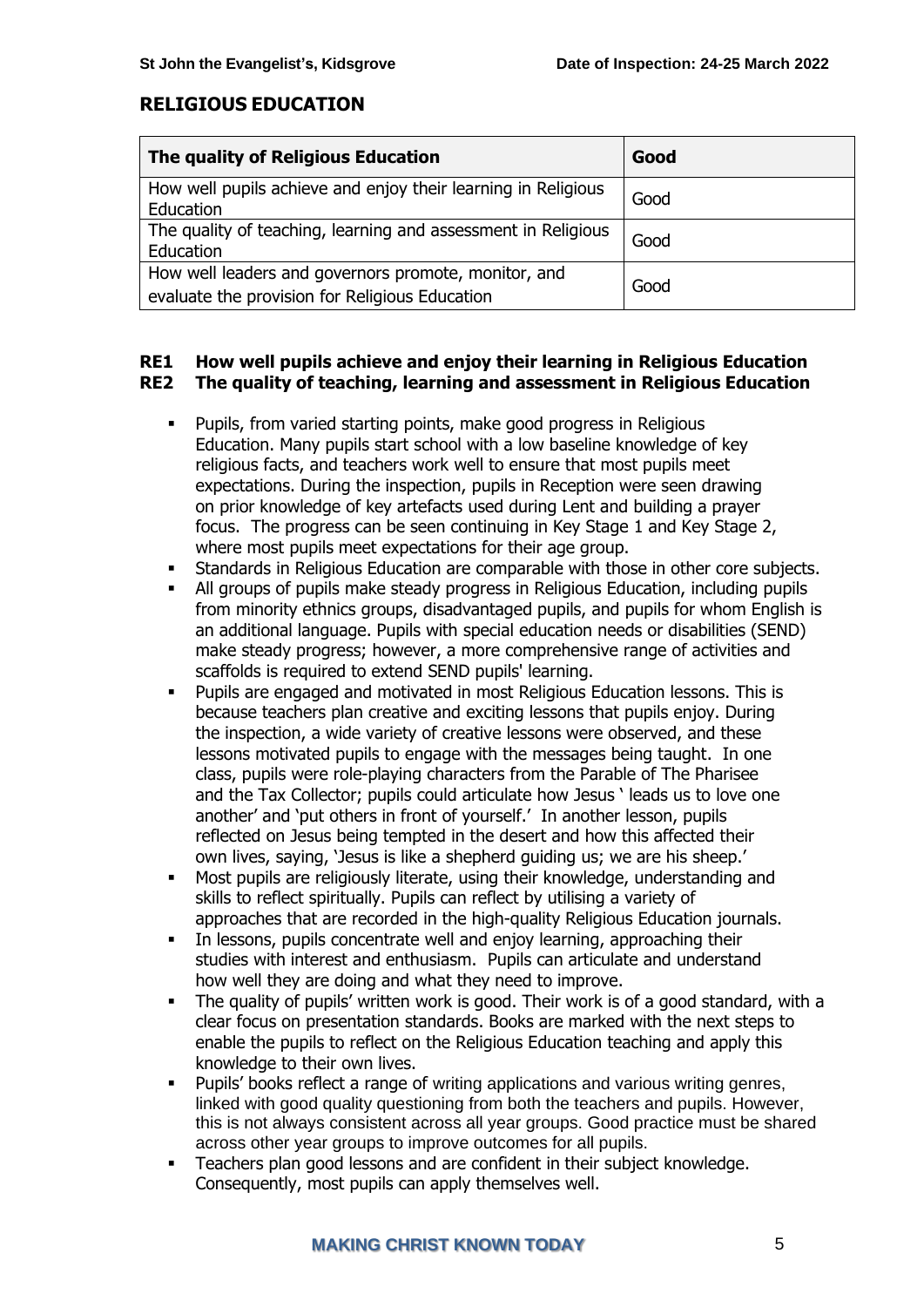- Behaviour in lessons is good with the vast majority of pupils saying that they enjoy Religious Education lessons.
- **EXECTS** Lessons are linked to pupils' current assessment so that most pupils learn well. As a result, teaching is mostly good.
- **•** Some pupils are unclear on the outcomes of lessons. Teachers must ensure all pupils understand the lesson's objective and relevance to the Religious Education curriculum.
- **•** Some teachers employ a range of teaching strategies in the classrooms; however, this could be further enhanced by developing a range of strategies to improve learning opportunities through dance, art, drama and thinking skills to form the foundation for higher-order learning outcomes.
- **EXECTE:** Teachers manage time well to secure good learning in most of the lessons observed. In some lessons, the pace is a little stilted, which needs to be addressed to challenge pupils continuously.
- **•** Teachers communicate high expectations about Religious Education to all pupils, which motivates pupils to produce work of a high standard.
- Good quality feedback both in lessons and in pupils' books leads to most pupils' engagement, interest, and achievement.

#### **RE3 How well leaders and governors promote, monitor, and evaluate the provision for Religious Education**

- The Religious Education curriculum, including curriculum time, meets the Bishops' Conference of England and Wales requirements and the additional requirements of the Archbishop of Birmingham.
- Governors ensure that Religious Education is comparable to other core subjects.
- The school self-evaluation is detailed and coherent, reflecting on monitoring and analysis. Strategic action has taken place by the school, leading to at least good outcomes in Religious Education.
- Religious Education curriculum leaders have a clear vision for teaching and learning and have a good level of expertise in securing the vision. They are used effectively to improve teaching and learning in Religious Education, resulting in mostly good teaching. Staff welcome the support from both the highly effective subject leaders and the guidance they have given over time, commenting, 'It is invaluable.'
- **•** There is a planned and well-established cycle of monitoring and evaluation in Religious Education. The subject leaders have scrutinised books, monitored assessments, spoken to pupils and governors, and monitored teachers' planning. This has resulted in leaders having a clear and detailed development plan, resulting in improvements across the school. However, this has not been sufficiently embedded to ensure consistency across the school in all year groups and staff.
- Performance data in Religious Education has been carefully analysed and used to inform the actions in the improvement plan.
- The subject leaders attend governors' meetings and present comprehensive reports about the quality of Religious Education in the school. Governors are updated about the progress of the subject improvement plan, and they challenge leaders appropriately. As a result, the governors have an accurate understanding of the quality of Religious Education at St John's the Evangelist.
- Leaders and governors ensure Religious Education is planned to meet the general needs of pupils.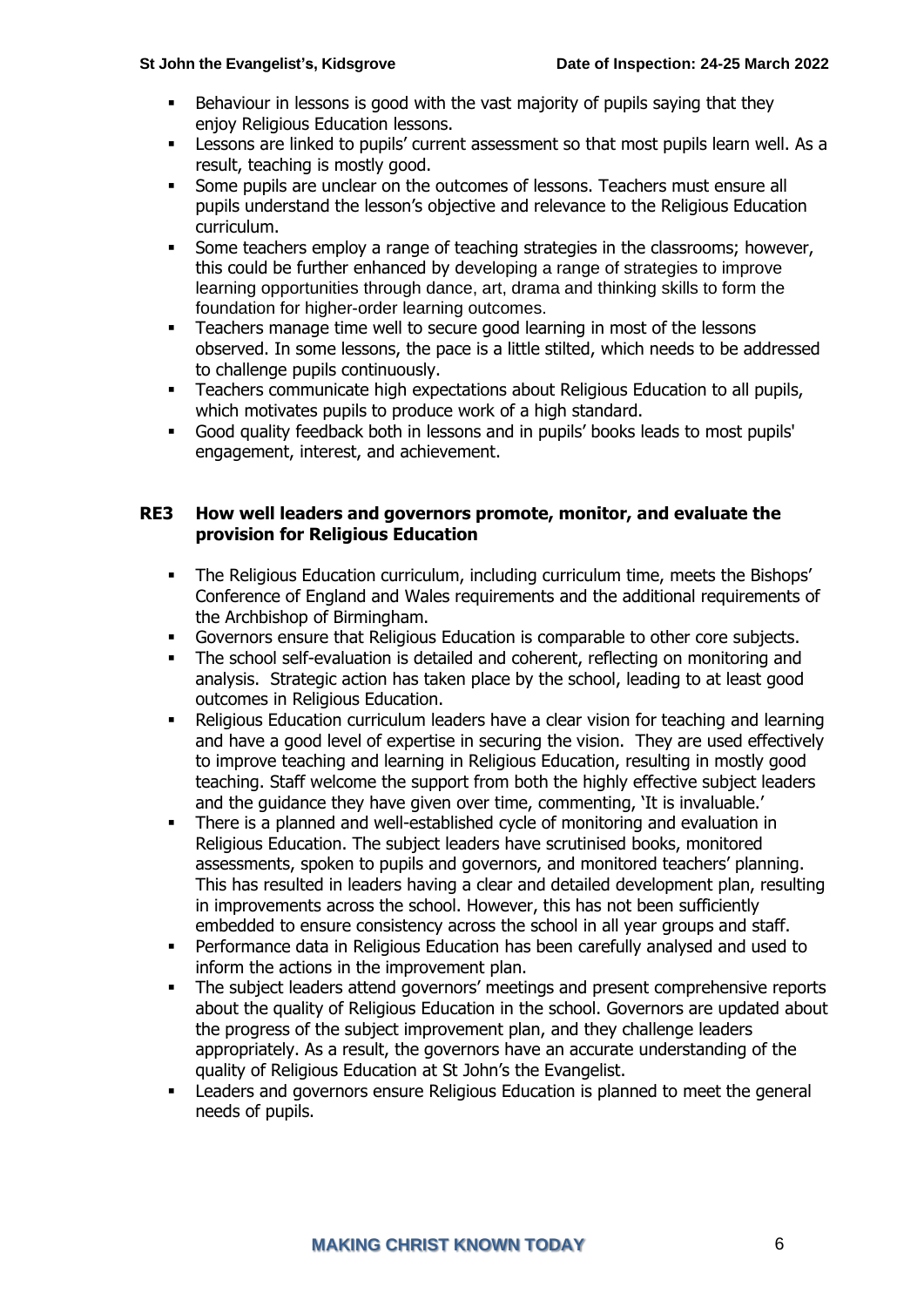#### **COLLECTIVE WORSHIP**

| The quality of Collective Worship                                                                     | Good |
|-------------------------------------------------------------------------------------------------------|------|
| How well pupils respond to and participate in the school's<br><b>Collective Worship</b>               | Good |
| The quality of Collective Worship provided by the school                                              | Good |
| How well leaders and governors promote, monitor, and<br>evaluate the provision for Collective Worship | Good |

#### **CW1 How well pupils respond to and participate in the school's Collective Worship**

#### **CW2 The quality of Collective Worship provided by the school**

- Pupils act with reverence and are keen to participate in Collective Worship. They sing joyfully, join in with prayers and acknowledge periods of silence. Pupils are given opportunities to express their spirituality, playing musical instruments while gathering to pray and sing with joy.
- Pupils' response to Collective Worship in its many forms is positive. They are incredibly reverent and respectful during all acts of Collective Worship, and they respond with enthusiasm because liturgy is made relevant to their own lives.
- Pupils enjoy preparing and leading liturgy; however, this needs to be further developed and embedded across the school as they are not routinely prepared and must become part of the daily worship of the pupils' spiritual lives.
- Pupil-led Collective Worship is of a good standard, but more opportunities are needed to allow pupils to plan independently and confidently.
- Pupils are exposed and use a variety of approaches to prayer in Collective Worship. They have access to year group prayer books which contain prayers that they should know. One pupil explained to inspectors, 'The prayer book is like a colour palette – primary colours are prayers you say every day - morning offering, lunchtime prayer; secondary colours are the prayers you say a bit more regularly - Hail Mary and Our Father and the other colours (gold, silver) are prayers that you say on special days.'
- Most pupils have a good understanding of the Church's liturgical year, its seasons and feasts. However, this is not embedded across the school.
- **■** Improvement is needed with the pupils' understanding of those of other faiths through Collective Worship and Religious Education lessons.
- Collective Worship is part of the school's daily life, and prayer is included in school celebrations. Praying together is part of the everyday experience for pupils and staff; however, the four sections of 'gather, listen, respond and go forth' need to be more explicit to increase pupils' understanding.
- Collective Worship has a purpose and direction. The themes chosen reflect the liturgical seasons and Catholic character of the school.
- Staff are supportive in helping pupils plan and deliver Collective Worship; however, this is not embedded across the school.
- Prayer leaders across the school check that pupils are correctly forming the sign of the cross and check on pupils' learning of traditional prayers.
- Religious artwork stimulates discussion in prepared liturgies allowing pupils to reflect and respond to the questions, 'How does it make you think?' and 'How does it make you feel?'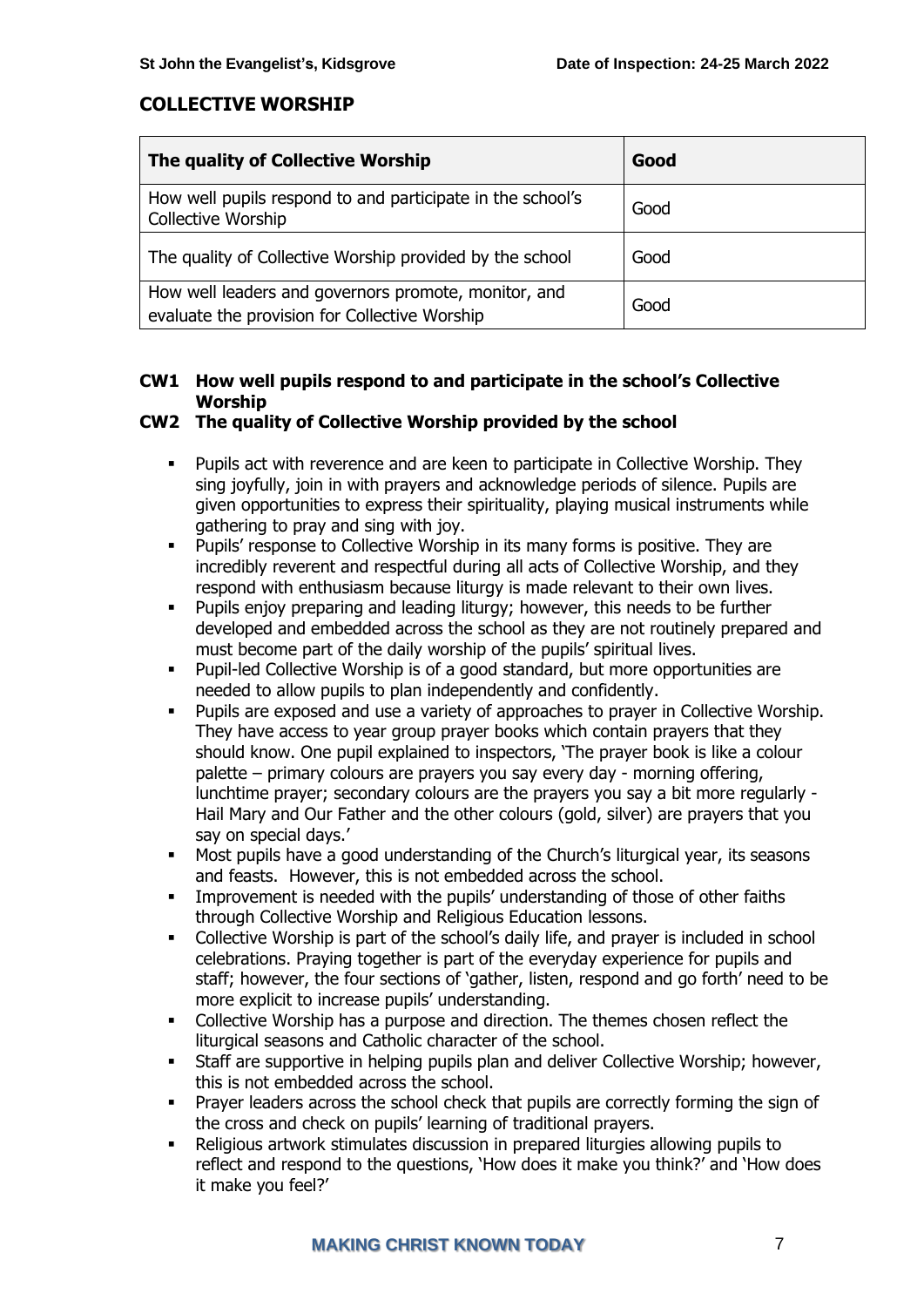Where Collective Worship is most effective, teachers plan opportunities for meditation and periods of silence to allow the pupils to talk to God in their hearts. This needs to be developed across the whole school.

#### **CW3 How well leaders and governors promote, monitor, and evaluate the provision for Collective Worship**

- The principal is a strong and engaging prayer and worship leader and is a positive role model. Her friendly and confident approach inspires the pupils and staff.
- Leaders know how to plan and deliver high-quality prayer and liturgy; themes for Collective Worship reflect the Church's calendar, seasons and feasts.
- **EXECTED FIREY EXECTED FIREY IS A LEADER SHOW FIREY STARK:** Leaders have developed staff spirituality by ensuring they are strong role models, increasing opportunities for voluntary prayer, and creating prayer areas around the school to enable pupils to pray spontaneously.
- A comprehensive focus on CPD for Collective Worship and prayer has been prioritised for all staff.
- Collective Worship is monitored but is not yet consistently evaluated. Leaders are aware that Collective Worship is a development focus and robust plans are in place to ensure this is given the highest priority.
- Further opportunities are required for other school community members, such as parents, parishioners, and governors, to engage in Collective Worship. The school is going through a period of building work to bring both sites together, which will result in a larger hall to ensure all of the school community can pray and worship together.
- All additional requirements of the archbishop regarding Collective Worship are fully implemented.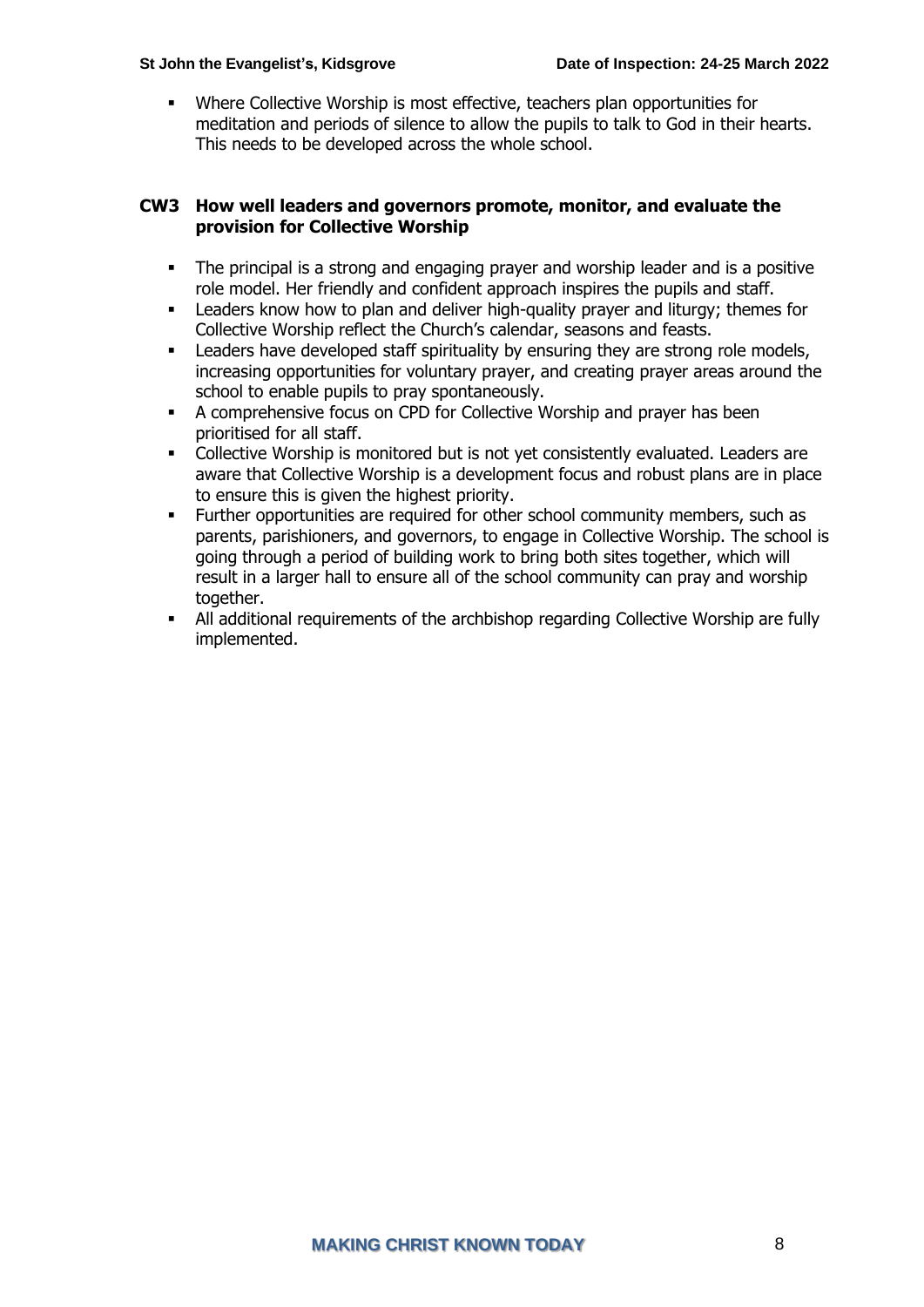#### **SCHOOL DETAILS**

| Unique reference number                                                | 140146                         |  |
|------------------------------------------------------------------------|--------------------------------|--|
| Local authority                                                        | Staffordshire                  |  |
| This inspection was carried out under Canon 806 of Canon Law and under |                                |  |
| Section 48 of the Education Act (2005).                                |                                |  |
| Type of school                                                         | Primary                        |  |
| School category                                                        | Academy                        |  |
| Age range                                                              | $4 - 11$                       |  |
| Gender of pupils                                                       | Mixed                          |  |
| Number of pupils on roll                                               | 177                            |  |
| Appropriate authority                                                  | The board of directors         |  |
| Chair                                                                  | <b>Gillian Meller</b>          |  |
| Principal                                                              | Helen Rigby                    |  |
| Telephone number                                                       | 01782 987200                   |  |
| Website address                                                        | http://stjohnsnewman.co.uk/    |  |
| Email address                                                          | office@stjohnskidsgrove.org.uk |  |
| Date of the previous inspection                                        | May 2017                       |  |

### **INFORMATION ABOUT THIS SCHOOL**

- St John the Evangelist Catholic Primary School is a smaller than average-sized primary school with 177 pupils on roll (including Nursery), serving the parish of St John the Evangelist in the centre of Kidsgrove.
- The school is part of the Newman Catholic Collegiate. This multi academy company (MAC) comprises the local secondary school and seven other Catholic primary schools in the Stoke-on-Trent area of the archdiocese.
- The academy operates across two sites: the Early Years and Key Stage 1 building is next to the parish church in the town centre, while the Key Stage 2 building is situated on the outskirts of the town. A Nursery operates on the site with the younger children.
- The percentage of Catholic pupils is currently 37%.
- The percentage of disadvantaged pupils is above the national average.
- The percentage of SEND pupils is above the national average.
- The percentage of pupils from minority ethnic origins is below the national average.
- The percentage of pupils with EAL is below the national average.
- Attainment on entry is below average.
- The DfE are directly involved in building a new school on the Key Stage 2 site.
- **•** The school has undergone significant leadership change since the last inspection. The long-serving principal left in May 2018 and an executive principal was appointed. These changes resulted in the loss of pupils to other local schools. A new substantive principal was appointed in October 2019, and the vice principal returned from an 18-month secondment in January 2020. In September 2020, a new Religious Education leadership team was created, including the principal, vice principal, and another experienced teacher.